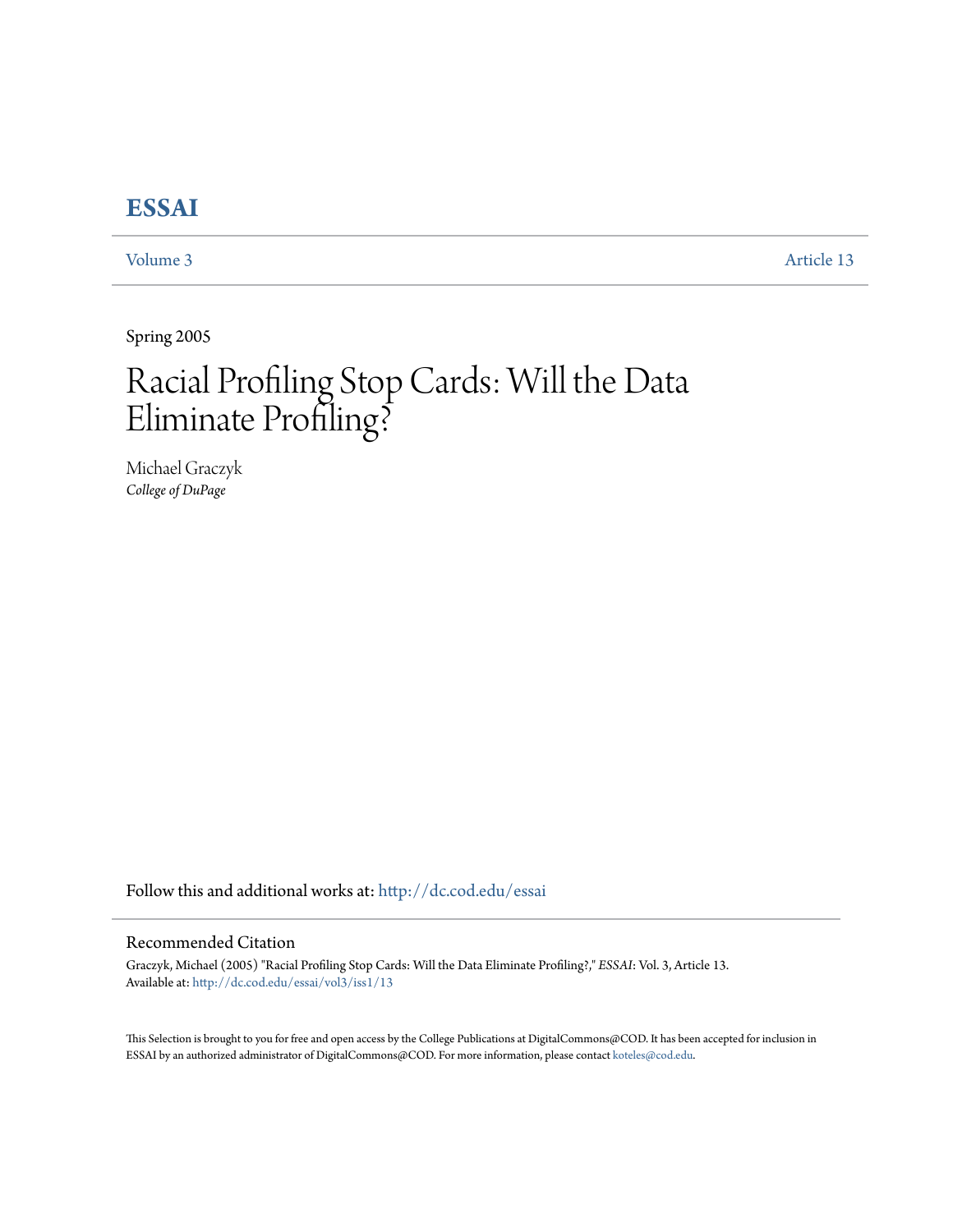Racial Profiling Stop Cards: Will The Data Eliminate Profiling?

by Michael Graczyk

(Criminal Justice 151)

The Assignment: Write a research paper involving a constitutional issue.

I. The Beginning of Racial Profiling "Stop Cards"

here is no doubt that the majority of society believes racial profiling is wrong. Do you know that if you are pulled over in Illinois, the police officer is required to fill out a traffic stop data sheet or stop card with your information even if a ticket is not issued? What information is required to fill out this card? The information required is as follows: Name, address, sex, and the race of the driver. The date, the time of the traffic stop, the police officer's name, badge number, and the officer's agency is also required. T

# II. The Question

Will gathering data on traffic stops eliminate racial profiling? From a civil rights perspective it is a start to a more equal future. From a law enforcement viewpoint, it adds more paperwork and criticism to a job that already involves much documentation. Most police feel that it is just an attempt to limit police discretionary powers. As a U.S. citizen and a resident of Illinois I am troubled on how uneducated the public is regarding traffic stops that police administer. My purpose in writing this paper is to better educate the public on the data that police in Illinois, along with other states, are required to obtain during traffic stops.

III. History of Racial Profiling

A "profile" is defined as a coherent set of facts, known conditions and observable behavior, which indicates a particular individual, may be engaged in criminal activity. The "profiling" technique is common and has been a widely used law enforcement tactic.

During the late 1970s, the Drug Enforcement Administration (DEA) started Operation Pipeline, and analyzed the methods in which drug networks transported bulk drugs to drug markets. The DEA began training state and local police in establishing a drug courier profile in order to establish techniques to stop drug trafficking. While working Operation Pipeline, police were trained to establish a profile that included evidence of concealment in vehicles, indications of fast, point-to-point driving, as well as age, and race of drivers. During the course of the Operation, officers were stopping a lot of subjects with an African-American and Hispanic ethnicity.

The U.S. Department of Justice investigated the New Jersey State Police in 1998 for racial profiling certain ethnic groups during traffic stops and for petty criminal offenses. From this incident on, American news media expanded coverage throughout the county on racial profiling incidents.<sup>1</sup>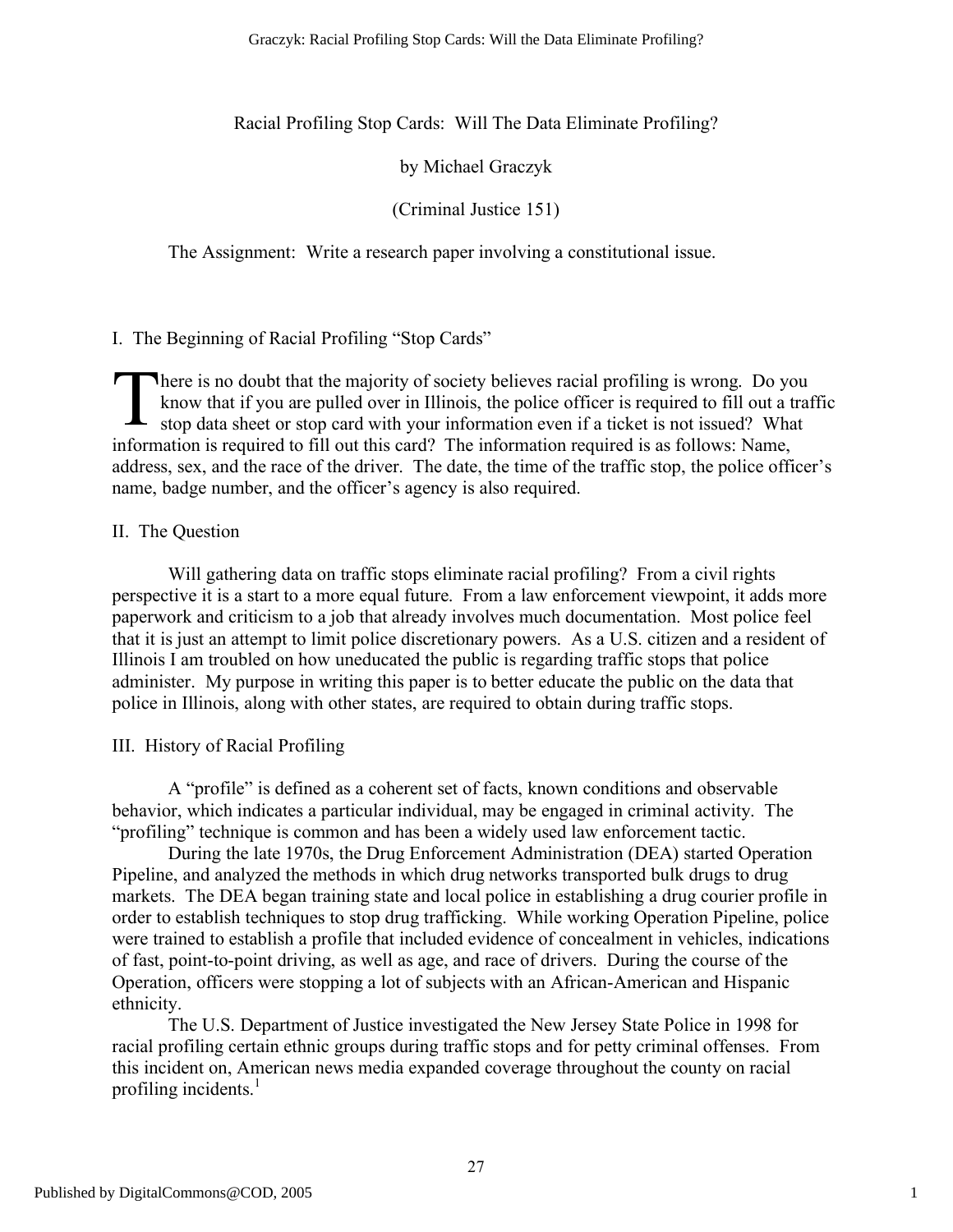In June 1999, President Bill Clinton spoke at the Strengthening Police-Community Relations conference in Washington, D.C. At the conference President Bill Clinton declared the racial profiling practice to be "morally indefensible" and made an announcement that he supported Congressman John Conyers idea for collecting ethnical statistics from law enforcement traffic stops.<sup>2</sup>

February 27, 2001, President George W. Bush directed the Attorney General to review racial issues by federal law enforcement agencies, and to work with Congress to develop data collection methods. 3

Racial Profiling has been an issue since the development of our Constitution. For centuries, the government and the public have worked at adopting new laws to eliminate the problems associated with it. From a law enforcement perspective, allegations of racial profiling began in the early 1980s. The term "Racial Profiling" originated from America's war on drugs. Law-enforcement officers have stopped and detained members of minority groups in vehicles more than whites. Officers in the past have made the assumption that minorities are more likely to commit the drug offenses. In a recent study from Northeastern University, law professor Deborah Ramirez stated "minorities are not more likely to be in possession of contraband than whites. In many of these studies Latinos are less likely to be carrying contraband." Race has not been proved to be a reliable way to profile criminals. Even with a majority of black dealers being arrested and filling jail cells, whites continue to engage in illicit crimes.<sup>4</sup>

#### IV. Collection of Data

Many police municipalities started collecting racial data on traffic stops before new legislation took place in many states. Highland Park Police Department along with Mt. Prospect Police Department in Illinois started recording this data because of lawsuits by minorities claiming racial profiling incidents by police. With the new legislation in Illinois, each law enforcement agency is required to record the data and send it to the Secretary of State in an annual report. Illinois Department of Transportation (IDOT) is handling the collection of racial profiling data along with analysis. IDOT submits analyses to the Governor, the General Assembly, and each law enforcement agency no later than July  $1<sup>st</sup>$  of 2005, 2006, 2007, and  $2008<sup>5</sup>$ 

# V. Problems with Data

Problems have already been recorded with the collection of data for 18 states. For instance, drivers are pulled over in areas where they do not reside. Because of this, comparing the data is not always exact. Officers may not ask the race of the driver, they guess! Arab-Americans have been profiled more since September 11, but they don't have a race category on the sheet. Many are marked white, or other. $\frac{6}{10}$ 

#### VI. Recent Case Studies in Illinois

Two racial profiling cases within Illinois sparked national attention on racial profiling incidents. The two agencies involved were Highland Park Police Department and Mount Prospect Police Department. In the Highland Park Police Department case, members of the Department came forward with allegations of racial profiling practices occurring in town.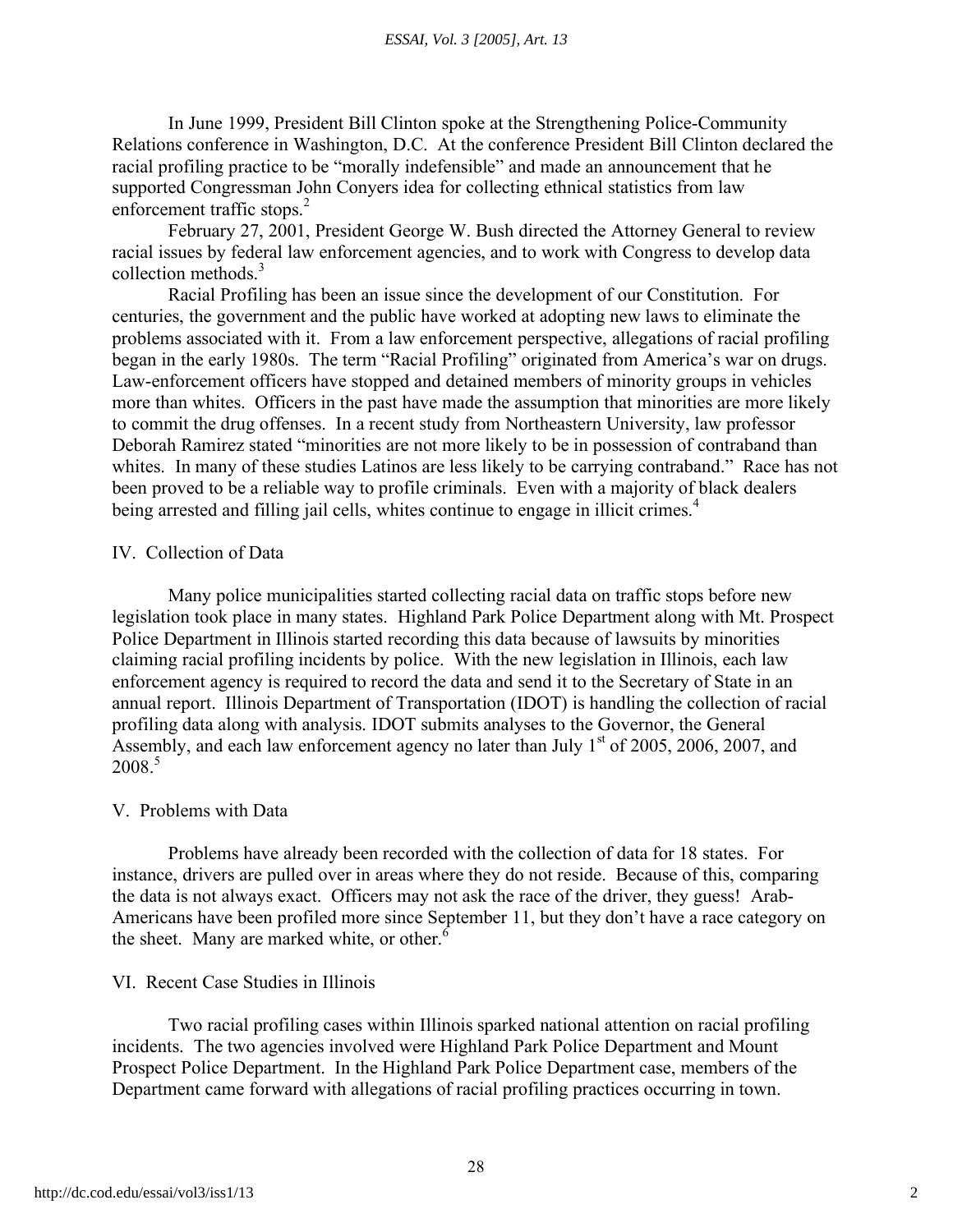While the investigation was pending, two African-American residents of Highland Park came forward also stating they were stopped and interrogated by police due to their race.

The City of Highland Park, Illinois along with the residents involved in the lawsuit agreed on a class action settlement developing a consent decree. The City of Highland Park agreed to stop racial profiling, keep records, install AV equipment in squad cars, and establish a public complaint system, along with extra training. This was established before Illinois legislation required "stop cards" to be filled out during traffic stops.<sup>7</sup>

The Village of Mount Prospect also settled a lawsuit filed by three of its police officers alleging the Police Department targeted Latinos during traffic stops. The Village denied the allegations, but settled the lawsuit, agreeing to pay three officers \$900,000. The Village made an agreement with the officers not to return to the force in return for the settlement. This settlement changed the way Mount Prospect Police Department along with other police jurisdictions handle racial profiling. Mount Prospect Police Department agreed to record the race of drivers stopped by officers, and eliminated the use of monthly arrest quotas.<sup>8</sup>

#### VII. Law Enforcement Perspective

According to most state laws, law enforcement officers are mandated to fill out "stop card" information during every traffic stop. This, however, has not made the police officer's job any easier. Many law enforcement officials do not totally understand the scope of the legal obligations they must fulfill. Many officers complain that the form adds more paperwork, time, and extra expense. Some officers even believe the data will single them out, while others are fully cooperative with compliance.<sup>9</sup>

From a law enforcement viewpoint, "stop cards" add more paperwork and criticism to a job that already involves much documentation. Most police feel that it is just an attempt to limit police discretionary powers.

# VIII. The Public Perspective

From a civil rights perspective it is a start to a more equal future. From research, the public has mixed reactions. Some welcome the idea of collecting data, while others who are pulled over want their information kept private and feel it is a violation of their rights.

While there are many civil rights groups working strongly at ending racial profiling, the American Civil Liberties Union (ACLU) is one of the most publicized civil rights groups when it comes to racial profiling. The ACLU has represented most of the defendants involved in racial profiling lawsuits. The ACLU has set up a racial profiling complaint form that is available on their website. They also printed a "know your rights, bust card" which instructs a person what to do in situations when pulled over on traffic stops, being arrested, driving while intoxicated, etc. The ACLU is also heavily involved in getting new legislation passed to restrict and eliminate racial profiling.<sup>10</sup>

There is no doubt in most of society, that racial profiling is wrong. The question I pose is the following: Will gathering data on traffic stops eliminate the racial profiling issue? Police Departments are making a point to end racial profiling along with the integration of new racial profiling policies. Lawmakers are fighting to implement new legislation to eliminate racial profiling. Sometimes issues are created from added legislation, but one could only wonder if society will adjust to this one.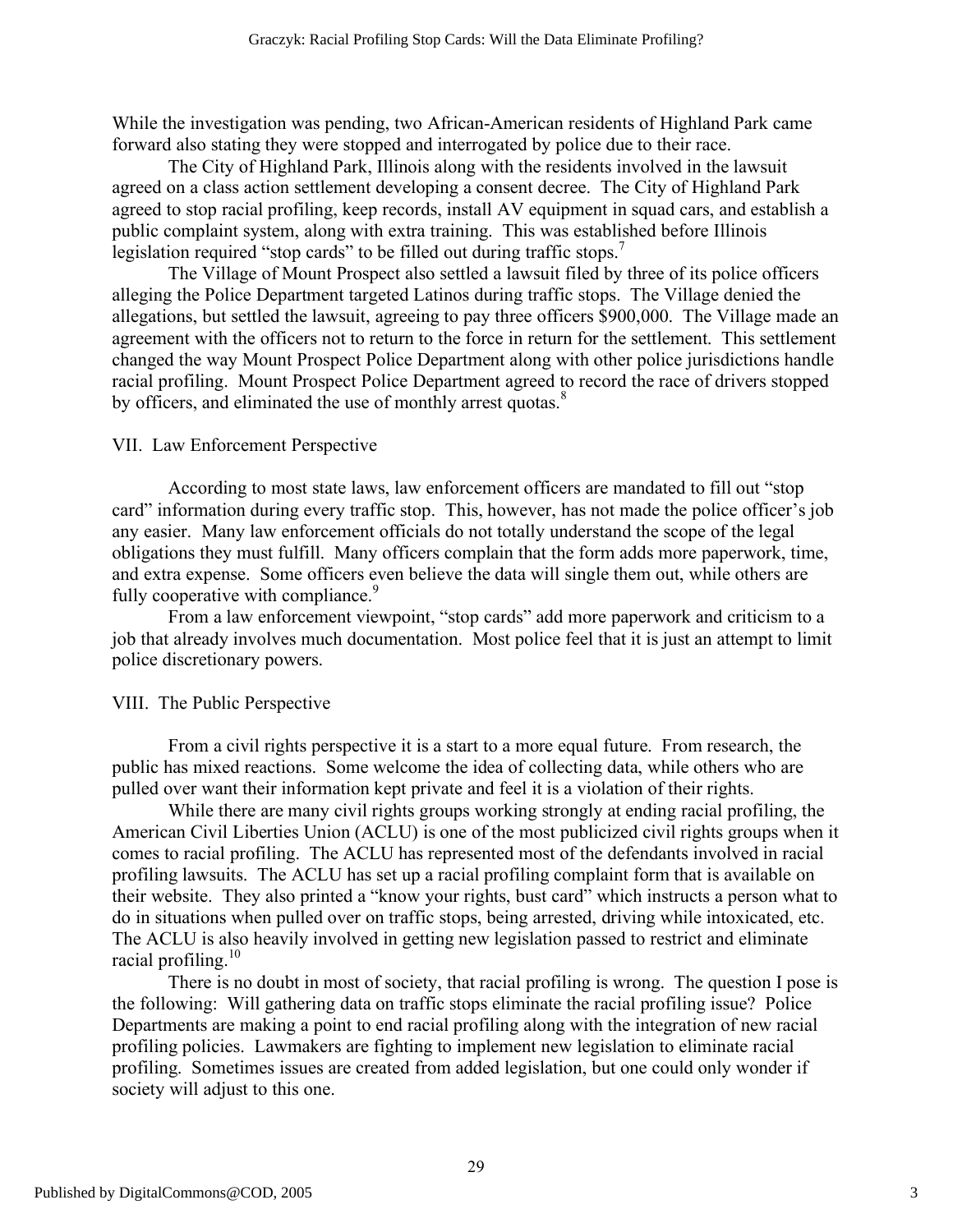#### Endnotes

<sup>1</sup> History of Racial Profiling Controversy: Data Collection Resource Center, http://www.racialprofilinganalysis.neu.edu/

<sup>2</sup> Adams, Bill. "U.S. Secretary Of Transportation Slater Calls For Zero Tolerance For Racial Profiling. U.S. Department of Transportation, Office of Public Affairs News. 8 April 2000. DOT 75-00.

<sup>3</sup> Data Collection Resource Center, <http://www.racialprofilinganalysis.neu.edu/>

<sup>4</sup> Fauchon, Christina. "Counterpoint: the case against profiling." International Social Science Review, Fall-Winter (2004): v79, i3-4, 157-160

 $\overline{\text{5}$  Data Collection Resource Center, <http://www.racialprofilinganalysis.neu.edu/>

<sup>6</sup> Childress, Sarah. "Profiling: Profiling The Police." Newsweek 9 February 2004: P9

 $\frac{7}{1}$  Carr, James R. and Elrod, Steven. "Racial Profiling Lawsuit Settlement Hailed as National Model. Holland + Knight, Governement Notes: August 2001; Volume 4, Issue 1

<sup>8</sup> Nickel, Heather. "Driving while black: Charges that police target black and Hispanics for traffic stops have been grabbing the attention of lawmakers in statehouses throughout the country. Illinois Periodicals Online. 19 June 2000. <http://www.lib.niu.edu/>

<sup>9</sup> McNeil, Brett. "Police balk at new study of profiling; State seeks more data on traffic stops." The Chicago Tribune. 4 January 2004, Chicago final ed.: p. 4C.1

<sup>10</sup> Racial Justice", http://www.aclu.org

# Works Cited

History of Racial Profiling Controversy: Data Collection Resource Center, <http://www.racialprofilinganalysis.neu.edu/>

Adams, Bill. "U.S. Secretary Of Transportation Slater Calls For Zero Tolerance For Racial Profiling. U.S. Department of Transportation, Office of Public Affairs News. 8 April 2000. DOT 75-00.

Fauchon, Christina. "Counterpoint: the case against profiling." International Social Science Review, Fall-Winter (2004): v79, i3-4, 157-160

- McNeil, Brett. "Police balk at new study of profiling; State seeks more data on traffic stops." The Chicago Tribune. 4 January 2004, Chicago final ed.: p. 4C.1
- Data Collection Resource Center, <http://www.racialprofilinganalysis.neu.edu/>

Childress, Sarah. "Profiling: Profiling The Police." Newsweek 9 February 2004: P9

Carr, James R. and Elrod, Steven. "Racial Profiling Lawsuit Settlement Hailed as National Model.

Holland + Knight, Government Notes: August 2001; Volume 4, Issue 1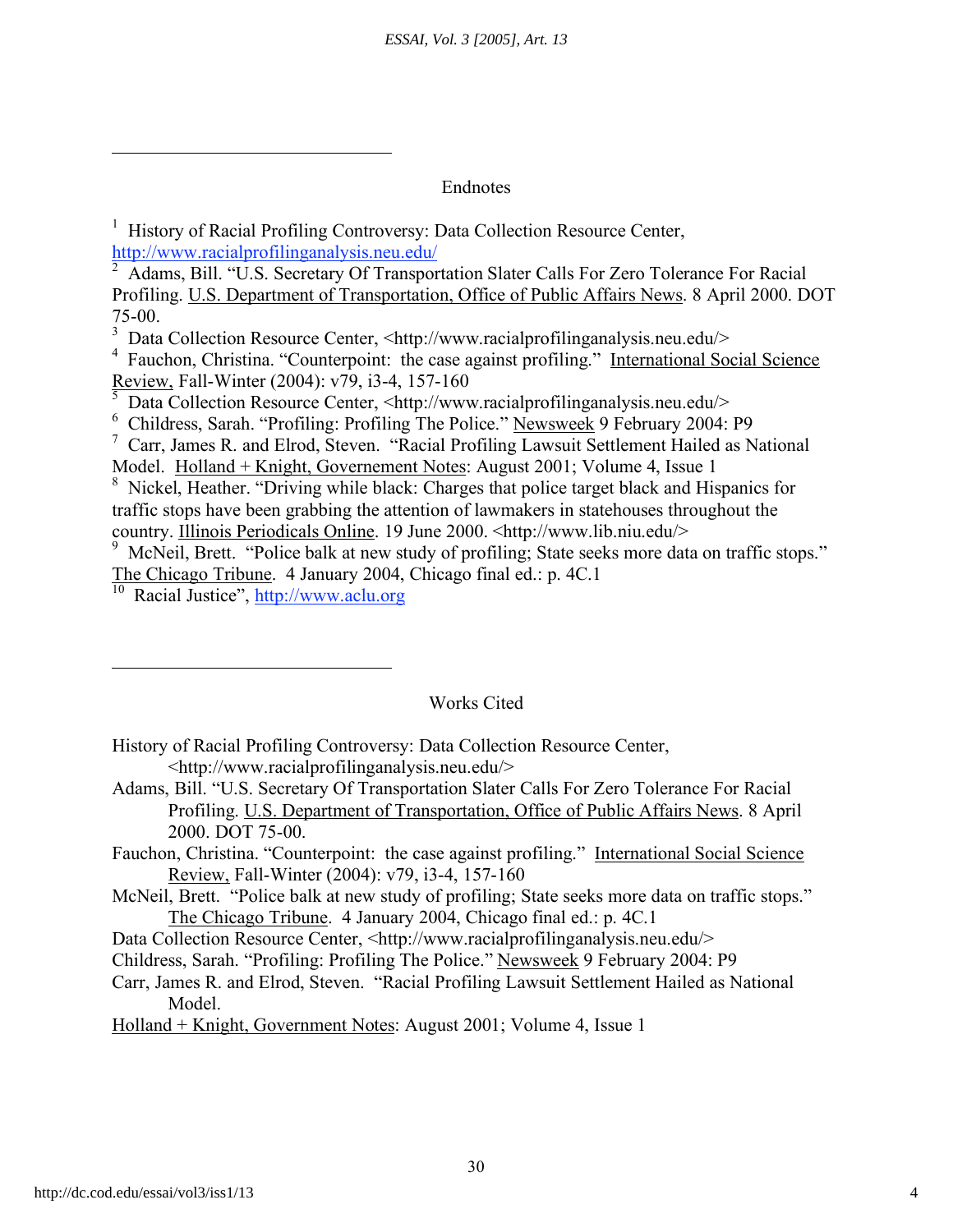Nickel, Heather. "Driving while black: Charges that police target black and Hispanics for traffic stops have been grabbing the attention of lawmakers in statehouses throughout the country.

Illinois Periodicals Online.19 June 2000. <http://www.lib.niu.edu/>

McNeil, Brett. "Police balk at new study of profiling; State seeks more data on traffic stops." The Chicago Tribune. 4 January 2004, Chicago final ed.: p. 4C.1

"Racial Justice", http://www.aclu.org